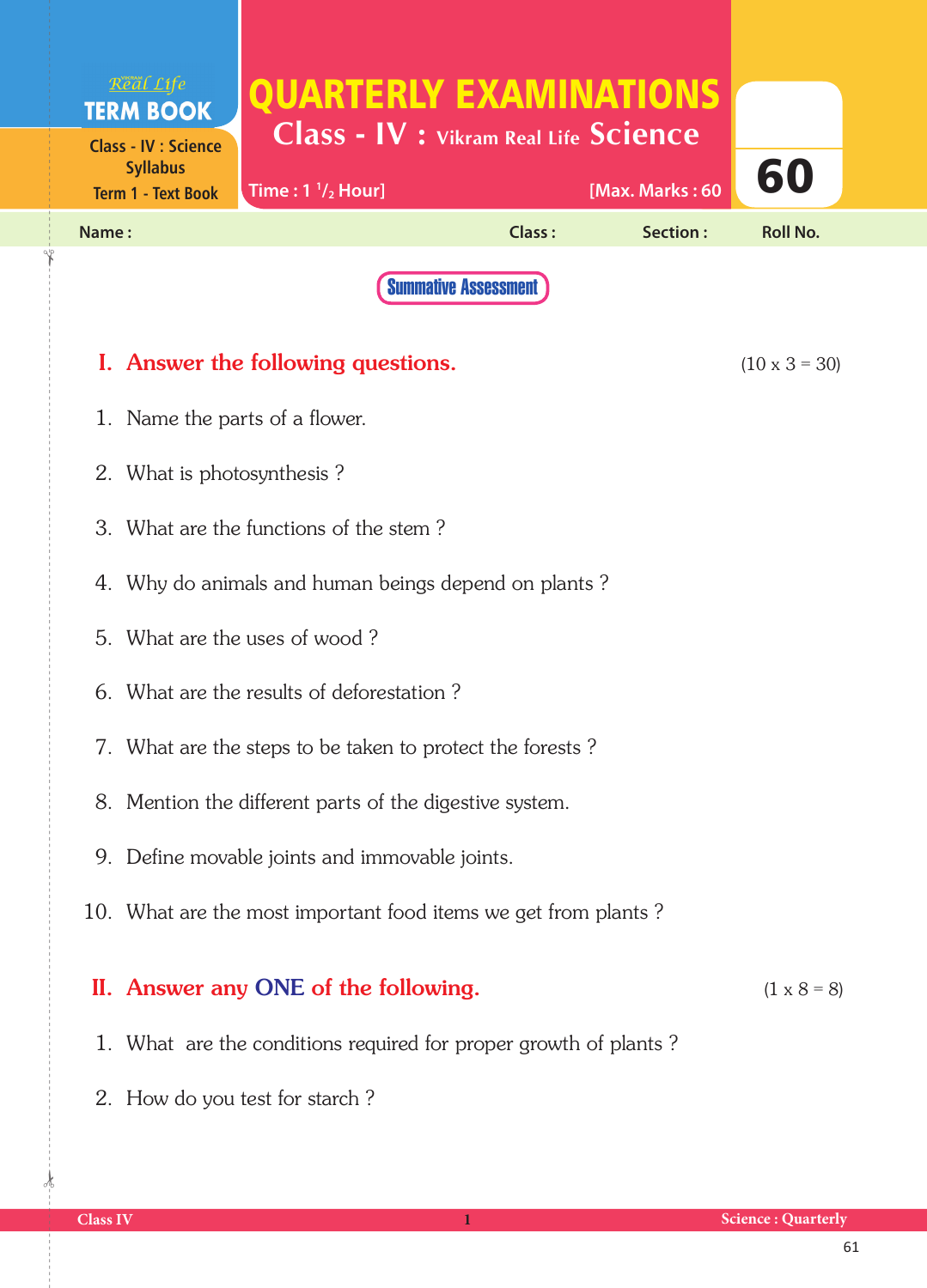### III. Answer any ONE of the following.  $(1 \times 8 = 8)$

- 1. Name some of the Ayurvedic medicines which are made from various parts of the plants.
- 2. What are the functions of the skeletal system ?

#### IV. Answer any ONE of the following.  $(1 \times 8 = 8)$

- 1. Draw a neat diagram of a flower and label the parts.
- 2. What are the steps to be taken to preserve wild life ?

### V. Answer any ONE of the following.  $(1 \times 6 = 6)$

- 1. Draw the diagram of the digestive system and label the parts.
- 2. Make an elbow joint.

✫ ✫ ✫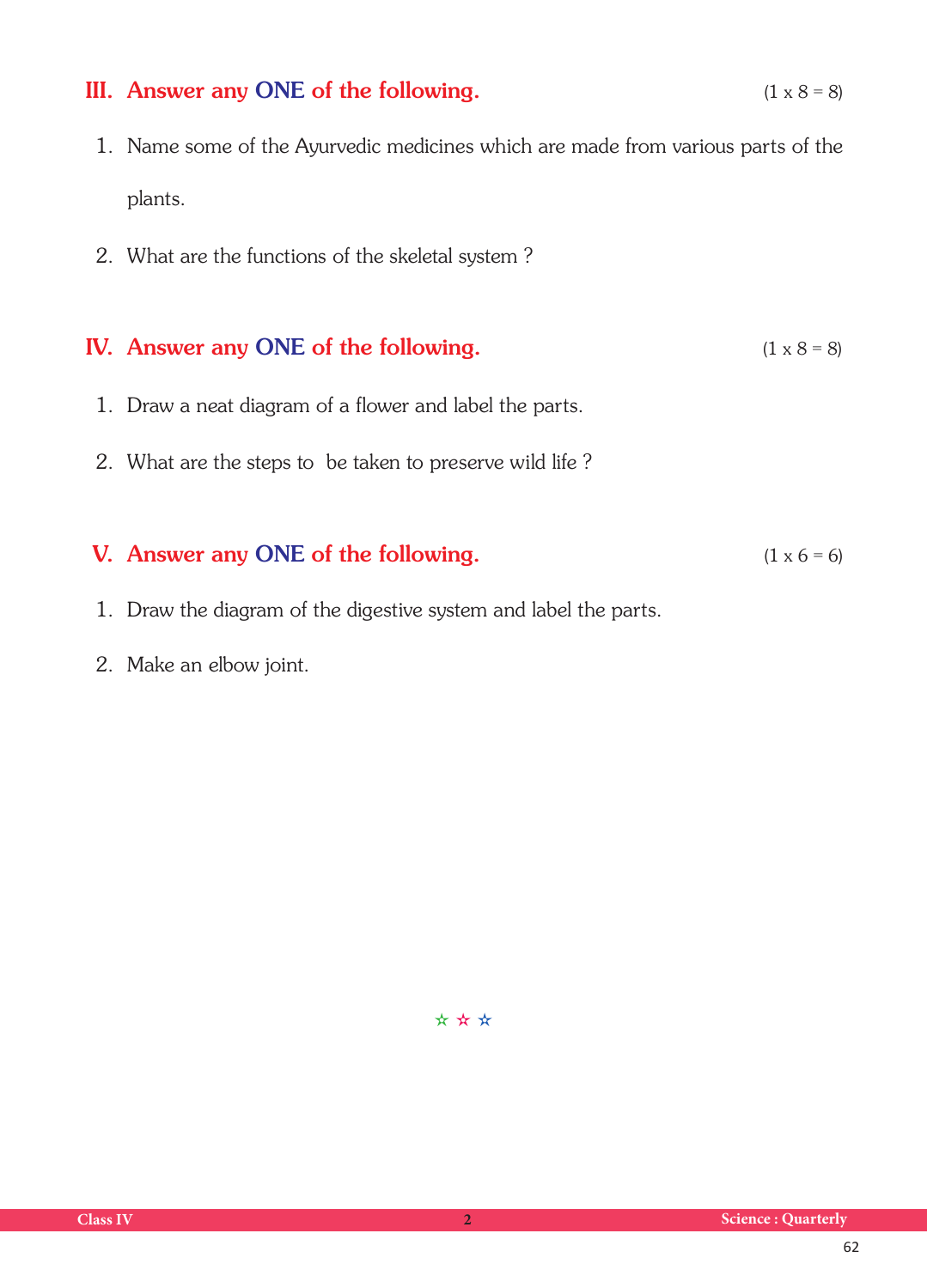# QUARTERLY EXAMINATIONS

**Class - IV : Science Syllabus**

Real Life **TERM BOOK** 

✁

 $\frac{1}{2}$ 

**Class - IV : Vikram Real Life Science**

**Class IV 1 Science : Quarterly**  40 **Time : 1 Hour] [Max. Marks : 40 Name : Class : Section : Roll No. Term 1 - Text Book**  Formative Assessment I. Choose the correct answer.  $(10 \times 1 = 10)$ 1. In onion, food is stored in the ( ) a) roots b) stem c) leaves 2. The solution used to test starch is ( ) a) iodine b) tincture c) both 3. Plants get rid of excess water. This process is known as () a) photosynthesis b) Transpiration c) Pollination 4. Oil used as a purgative is ( ) a) coconut oil b) castor oil c) eucalyptus oil 5. Paper is made of ( ) a) bamboo b) neem c) teak 6. Medicine for malaria is prepared from ( ) a) neem tree b) castor seeds c) cinchona 7. A chemical used to destroy pests ( ) a) insecticide b) pesticide c) both A & B 8. Corbett National Park is situated in ( ) a) Uttar Pradesh b) Bihar c) Assam 9. Gliding joint is present in this body part ( ) a) shoulder b) wrist c) neck 10. Backbone protects ( ) a) brain b) spinal cord c) lungs II. Fill in the blanks.  $(10 \times 1 = 10)$  1. Forests provide us with many \_\_\_\_\_\_\_\_\_\_\_\_\_\_\_ products. 2. The leaves are green due to the presence of 3. The tiny openings on the surface of the leaves are called 4. Kaziranga National park is situated in **Exercise 2.**  5. Nagarjuna and Charaka were the ancient experts in \_\_\_\_\_\_\_\_\_\_\_\_\_\_\_\_\_. 6. The animal that gives us wool is